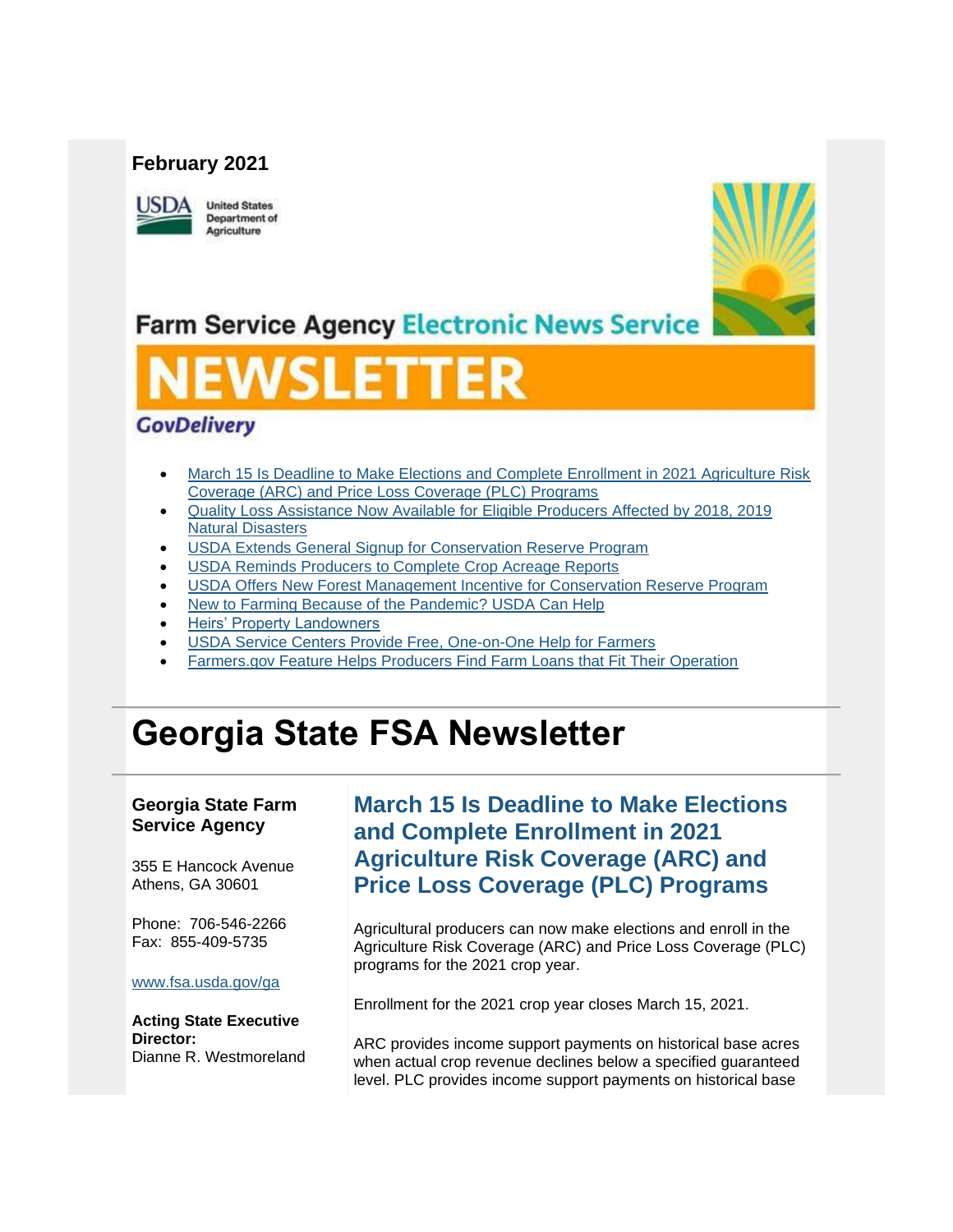#### **State Committee:**

Kevin Cobb L.G. (Bo) Herndon, Jr. Allen Poole Meredith McNair Rogers Donnie Smith

#### **Administrative Officer:** Dianne R. Westmoreland

**Farm Loan Chief:** Robert Tyson

**Farm Programs Chief:** Brett Martin

**Public Affairs/Outreach:** Neal Leonard

To find contact information for your local office go to [www.fsa.usda.gov/ga](http://www.fsa.usda.gov/ga)

acres when the effective price for a covered commodity falls below its reference price.

Covered commodities include barley, canola, large and small chickpeas, corn, crambe, flaxseed, grain sorghum, lentils, mustard seed, oats, peanuts, dry peas, rapeseed, long grain rice, medium and short grain rice, safflower seed, seed cotton, sesame, soybeans, sunflower seed and wheat.

#### **2021 Elections and Enrollment**

Producers can elect coverage and enroll in crop-by-crop ARC-County or PLC, or ARC-Individual for the entire farm, for the 2021 crop year. Although election changes for 2021 are optional, enrollment (signed contract) is required for each year of the program. If a producer has a multi-year contract on the farm and makes an election change for 2021, it will be necessary to sign a new contract.

If an election is not submitted by the deadline of March 15, 2021, the election defaults to the current election for crops on the farm from the prior crop year.

For crop years 2022 and 2023, producers will have an opportunity to make new elections during those signups. Farm owners cannot enroll in either program unless they have a share interest in the farm.

#### **Web-Based Decision Tools**

In partnership with USDA, the University of Illinois and Texas A&M University offer web-based decision tools to assist producers in making informed, educated decisions using crop data specific to their respective farming operations. Tools include:

- [Gardner-farmdoc Payment Calculator,](https://gcc02.safelinks.protection.outlook.com/?data=04%7C01%7C%7C7927dde7a5a140fd9e4108d87c2778f1%7Ced5b36e701ee4ebc867ee03cfa0d4697%7C0%7C0%7C637395856261304709%7CUnknown%7CTWFpbGZsb3d8eyJWIjoiMC4wLjAwMDAiLCJQIjoiV2luMzIiLCJBTiI6Ik1haWwiLCJXVCI6Mn0%3D%7C1000&reserved=0&sdata=UuxxjcKvMO4DFsGqxOrxogQBPMAdQr7ZGO0NA0eiVa0%3D&url=https%3A%2F%2Ffarmdocdaily.illinois.edu%2F2019%2F08%2Fintroducing-the-gardner-farmdoc-payment-calculator.html%3Futm_medium%3Demail%26utm_source%3Dgovdelivery&utm_medium=email&utm_source=govdelivery) the University of Illinois tool that offers farmers the ability to run payment estimate modeling for their farms and counties for ARC-County and PLC.
- [ARC and PLC Decision Tool,](https://gcc02.safelinks.protection.outlook.com/?data=04%7C01%7C%7C7927dde7a5a140fd9e4108d87c2778f1%7Ced5b36e701ee4ebc867ee03cfa0d4697%7C0%7C0%7C637395856261314665%7CUnknown%7CTWFpbGZsb3d8eyJWIjoiMC4wLjAwMDAiLCJQIjoiV2luMzIiLCJBTiI6Ik1haWwiLCJXVCI6Mn0%3D%7C1000&reserved=0&sdata=OcD62mTpEITzyuI8DfbJvrDmeXWtt%2FYzVp9s5ngIyi0%3D&url=https%3A%2F%2Fwww.afpc.tamu.edu%2F%3Futm_medium%3Demail%26utm_source%3Dgovdelivery&utm_medium=email&utm_source=govdelivery) the Texas A&M tool allows producers to analyze payment yield updates and expected payments for 2021. Producers who have used the tool in the past should see their username and much of their farm data already available in the system.

#### **More Information**

For more information on ARC and PLC, including two online decision tools that assist producers in making enrollment and election decisions specific to their operations, visit the [ARC and](https://gcc02.safelinks.protection.outlook.com/?data=04%7C01%7C%7C7927dde7a5a140fd9e4108d87c2778f1%7Ced5b36e701ee4ebc867ee03cfa0d4697%7C0%7C0%7C637395856261314665%7CUnknown%7CTWFpbGZsb3d8eyJWIjoiMC4wLjAwMDAiLCJQIjoiV2luMzIiLCJBTiI6Ik1haWwiLCJXVCI6Mn0%3D%7C1000&reserved=0&sdata=YXHrSHnQl%2BhEhq%2FzLf6bZeS0ik4gc4k22Knh8GDgbxI%3D&url=https%3A%2F%2Fwww.fsa.usda.gov%2Fprograms-and-services%2Farcplc_program%2Findex%3Futm_medium%3Demail%26utm_source%3Dgovdelivery&utm_medium=email&utm_source=govdelivery)  [PLC webpage.](https://gcc02.safelinks.protection.outlook.com/?data=04%7C01%7C%7C7927dde7a5a140fd9e4108d87c2778f1%7Ced5b36e701ee4ebc867ee03cfa0d4697%7C0%7C0%7C637395856261314665%7CUnknown%7CTWFpbGZsb3d8eyJWIjoiMC4wLjAwMDAiLCJQIjoiV2luMzIiLCJBTiI6Ik1haWwiLCJXVCI6Mn0%3D%7C1000&reserved=0&sdata=YXHrSHnQl%2BhEhq%2FzLf6bZeS0ik4gc4k22Knh8GDgbxI%3D&url=https%3A%2F%2Fwww.fsa.usda.gov%2Fprograms-and-services%2Farcplc_program%2Findex%3Futm_medium%3Demail%26utm_source%3Dgovdelivery&utm_medium=email&utm_source=govdelivery)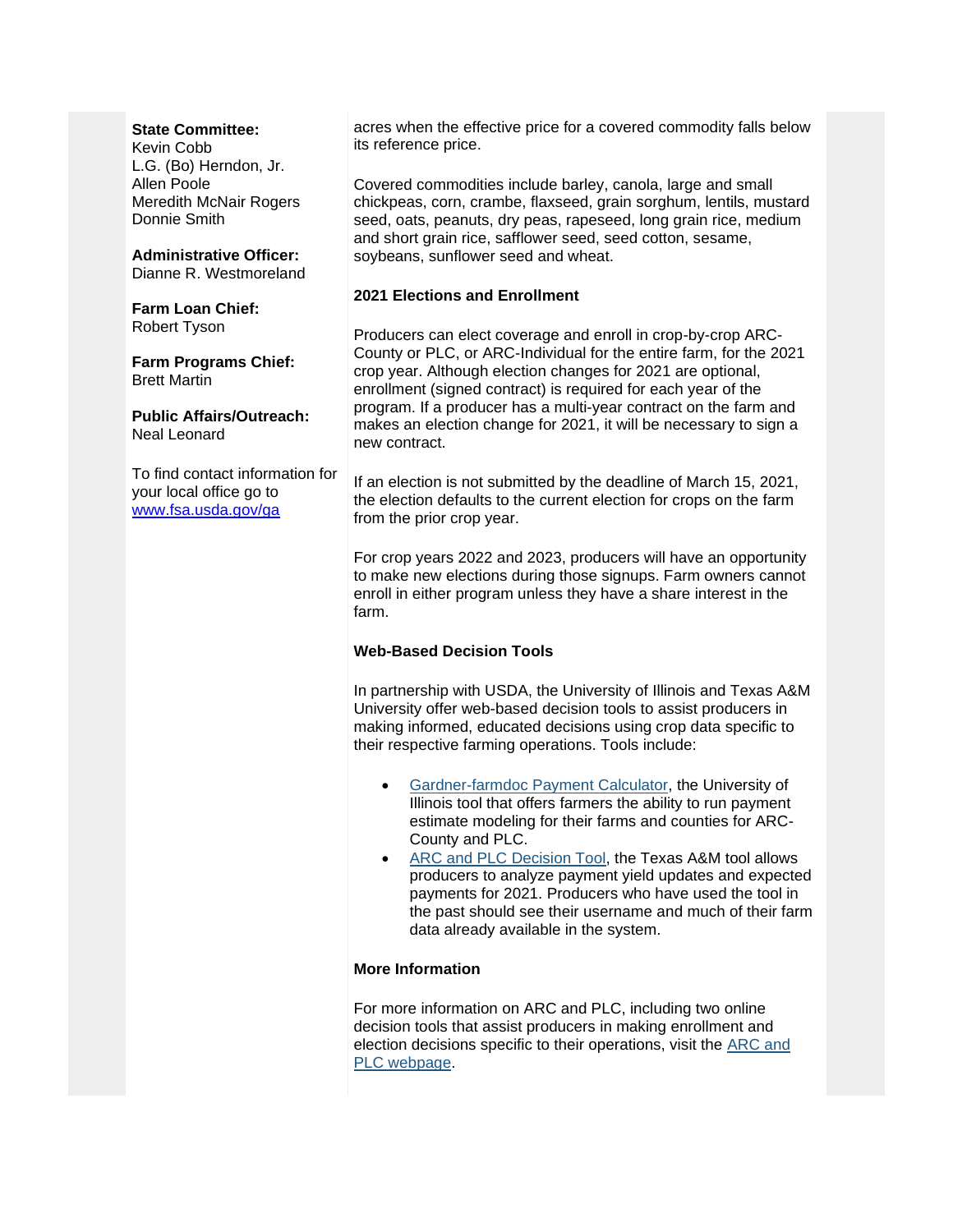## <span id="page-2-0"></span>**Quality Loss Assistance Now Available for Eligible Producers Affected by 2018, 2019 Natural Disasters**

The U.S. Department of Agriculture's (USDA) Farm Service Agency (FSA) announced that signup for the Quality Loss Adjustment (QLA) Program began Wednesday, January. 6, 2021. Funded by the Further Consolidated Appropriations Act of 2020, this new program provides assistance to producers who suffered eligible crop quality losses due to natural disasters occurring in 2018 and 2019. The deadline to apply for QLA is Friday, March 5, 2021.

#### **Eligible Crops**

Eligible crops include those for which [federal crop insurance](https://gcc02.safelinks.protection.outlook.com/?url=http%3A%2F%2Fwww.rma.usda.gov%2F%3Futm_medium%3Demail%26utm_source%3Dgovdelivery&data=04%7C01%7C%7Ca57525926b4043d8e99808d8d4285a16%7Ced5b36e701ee4ebc867ee03cfa0d4697%7C0%7C0%7C637492617068554751%7CUnknown%7CTWFpbGZsb3d8eyJWIjoiMC4wLjAwMDAiLCJQIjoiV2luMzIiLCJBTiI6Ik1haWwiLCJXVCI6Mn0%3D%7C1000&sdata=6pfGnphJkJSUp3keutA%2Fbm83lyXSPvZPiAFqxy3E7lg%3D&reserved=0) or [Noninsured Crop Disaster](https://gcc02.safelinks.protection.outlook.com/?url=https%3A%2F%2Fwww.fsa.usda.gov%2Fprograms-and-services%2Fdisaster-assistance-program%2Fnoninsured-crop-disaster-assistance%2Findex%3Futm_medium%3Demail%26utm_source%3Dgovdelivery&data=04%7C01%7C%7Ca57525926b4043d8e99808d8d4285a16%7Ced5b36e701ee4ebc867ee03cfa0d4697%7C0%7C0%7C637492617068554751%7CUnknown%7CTWFpbGZsb3d8eyJWIjoiMC4wLjAwMDAiLCJQIjoiV2luMzIiLCJBTiI6Ik1haWwiLCJXVCI6Mn0%3D%7C1000&sdata=btQA340bKYt%2FBkMRXoPfTLyVf2vkmmf1S%2FfvN1On0JM%3D&reserved=0)  [Assistance Program](https://gcc02.safelinks.protection.outlook.com/?url=https%3A%2F%2Fwww.fsa.usda.gov%2Fprograms-and-services%2Fdisaster-assistance-program%2Fnoninsured-crop-disaster-assistance%2Findex%3Futm_medium%3Demail%26utm_source%3Dgovdelivery&data=04%7C01%7C%7Ca57525926b4043d8e99808d8d4285a16%7Ced5b36e701ee4ebc867ee03cfa0d4697%7C0%7C0%7C637492617068554751%7CUnknown%7CTWFpbGZsb3d8eyJWIjoiMC4wLjAwMDAiLCJQIjoiV2luMzIiLCJBTiI6Ik1haWwiLCJXVCI6Mn0%3D%7C1000&sdata=btQA340bKYt%2FBkMRXoPfTLyVf2vkmmf1S%2FfvN1On0JM%3D&reserved=0) (NAP) coverage is available, except for grazed crops and value loss crops, such as honey, maple sap, aquaculture, floriculture, mushrooms, ginseng root, ornamental nursery, Christmas trees, and turfgrass sod.

Additionally, crops that were sold or fed to livestock or that are in storage may be eligible; however, crops that were destroyed before harvest are not eligible. Crop quality losses occurring after harvest, due to deterioration in storage, or that could have been mitigated, are also not eligible.

Assistance is based on a producer's harvested affected production of an eligible crop, which must have had at least a 5% quality loss reflected through a quality discount; or for forage crops, a nutrient loss, such as total digestible nutrients.

#### **Qualifying Disaster Events**

Losses must have been a result of a qualifying disaster event (hurricane, excessive moisture, flood, qualifying drought, tornado, typhoon, volcanic activity, snowstorm, or wildfire) or related condition that occurred in calendar years 2018 and/or 2019.

Assistance is available for eligible producers in counties that received a qualifying Presidential Emergency Disaster Declaration or Secretarial Disaster Designation because of one or more of the qualifying disaster events or related conditions.

Lists of counties with Presidential Emergency Disaster Declarations and Secretarial Disaster Designations for all qualifying disaster events for 2018 and 2019 are available [here.](https://www.farmers.gov/recover/whip-plus/eligible-counties?utm_medium=email&utm_source=govdelivery) For drought, producers are eligible for QLA if the loss occurred in an area within a county rated by the [U.S.](https://gcc02.safelinks.protection.outlook.com/?url=https%3A%2F%2Fdroughtmonitor.unl.edu%2F%3Futm_medium%3Demail%26utm_source%3Dgovdelivery&data=04%7C01%7C%7Ca57525926b4043d8e99808d8d4285a16%7Ced5b36e701ee4ebc867ee03cfa0d4697%7C0%7C0%7C637492617068564705%7CUnknown%7CTWFpbGZsb3d8eyJWIjoiMC4wLjAwMDAiLCJQIjoiV2luMzIiLCJBTiI6Ik1haWwiLCJXVCI6Mn0%3D%7C1000&sdata=6U37lysWoTNKznGg%2BX5Yo%2B0U%2FiG8xzme4LNGkNHxkzw%3D&reserved=0)  [Drought Monitor](https://gcc02.safelinks.protection.outlook.com/?url=https%3A%2F%2Fdroughtmonitor.unl.edu%2F%3Futm_medium%3Demail%26utm_source%3Dgovdelivery&data=04%7C01%7C%7Ca57525926b4043d8e99808d8d4285a16%7Ced5b36e701ee4ebc867ee03cfa0d4697%7C0%7C0%7C637492617068564705%7CUnknown%7CTWFpbGZsb3d8eyJWIjoiMC4wLjAwMDAiLCJQIjoiV2luMzIiLCJBTiI6Ik1haWwiLCJXVCI6Mn0%3D%7C1000&sdata=6U37lysWoTNKznGg%2BX5Yo%2B0U%2FiG8xzme4LNGkNHxkzw%3D&reserved=0) as having a D3 (extreme drought) or higher intensity level during 2018 or 2019.

Producers in counties that did not receive a qualifying declaration or designation may still apply but must also provide supporting documentation to establish that the crop was directly affected by a qualifying disaster event.

To determine QLA eligibility and payments, FSA considers the total quality loss caused by all qualifying natural disasters in cases where a crop was impacted by multiple events.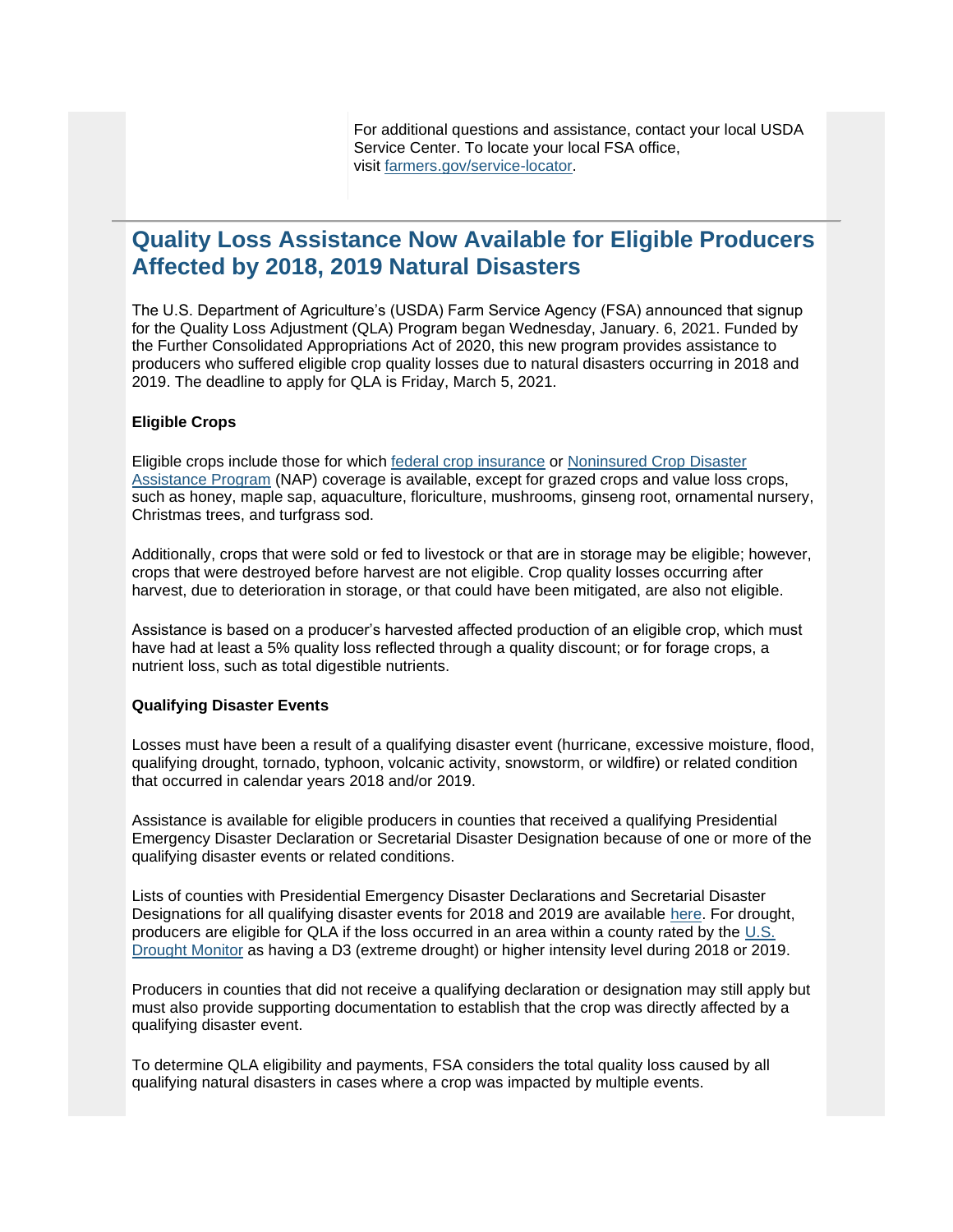#### **Applying for QLA**

When applying, producers are asked to provide verifiable documentation to support claims of quality loss or nutrient loss in the case of forage crops. For crops that have been sold, grading must have been completed within 30 days of harvest, and for forage crops, a laboratory analysis must have been completed within 30 days of harvest.

Some acceptable forms of documentation include sales receipts from buyers, settlement sheets, truck or warehouse scale tickets, written sales contracts, similar records that represent actual and specific quality loss information, and forage tests for nutritional values.

#### **Payment Calculations and Limitations**

QLA payments are based on formulas for the type of crop (forage or non-forage) and loss documentation submitted. Based on this documentation FSA is calculating payments based on the producer's own individual loss or based on the county average loss. More information on payments can be found on [farmers.gov/quality-loss.](http://www.farmers.gov/quality-loss?utm_medium=email&utm_source=govdelivery)

FSA will issue payments once the application period ends. If the total amount of calculated QLA payments exceeds available program funding, payments will be prorated.

For each crop year, 2018, 2019 and 2020, the maximum amount that a person or legal entity may receive, directly or indirectly, is \$125,000. Payments made to a joint operation (including a general partnership or joint venture) will not exceed \$125,000, multiplied by the number of persons and legal entities that comprise the ownership of the joint operation. A person or legal entity is ineligible for QLA payment if the person's or legal entity's average Adjusted Gross Income exceeds \$900,000, unless at least 75% is derived from farming, ranching or forestry-related activities.

#### **Future Insurance Coverage Requirements**

All producers receiving QLA Program payments are required to purchase crop insurance or NAP coverage for the next two available crop years at the 60% coverage level or higher. Wildfire and Hurricane Indemnity Program Plus (WHIP+) participants who already met the WHIP+ requirement to purchase crop insurance or NAP coverage are considered to have thereby met the requirement to purchase crop insurance or NAP coverage for QLA. If eligible, QLA participants may meet the insurance purchase requirement by purchasing [Whole-Farm Revenue Protection](https://gcc02.safelinks.protection.outlook.com/?url=https%3A%2F%2Fwww.rma.usda.gov%2Fen%2FPolicy-and-Procedure%2FInsurance-Plans%2FWhole-Farm-Revenue-Protection%3Futm_medium%3Demail%26utm_source%3Dgovdelivery&data=04%7C01%7C%7Ca57525926b4043d8e99808d8d4285a16%7Ced5b36e701ee4ebc867ee03cfa0d4697%7C0%7C0%7C637492617068564705%7CUnknown%7CTWFpbGZsb3d8eyJWIjoiMC4wLjAwMDAiLCJQIjoiV2luMzIiLCJBTiI6Ik1haWwiLCJXVCI6Mn0%3D%7C1000&sdata=DKJ%2F2eJHPk%2FuO4q0UEcc6%2BNkRFk5YLBKDriTdymUgz8%3D&reserved=0) coverage offered through USDA's Risk Management Agency.

**More Information** For more information, visit [farmers.gov/quality-loss,](http://www.farmers.gov/quality-loss?utm_medium=email&utm_source=govdelivery) or contact your local [USDA](https://www.farmers.gov/service-center-locator?utm_medium=email&utm_source=govdelivery)  [Service Center.](https://www.farmers.gov/service-center-locator?utm_medium=email&utm_source=govdelivery) Producers can also obtain one-on-one support with applications by calling 877-508- 8364.

## <span id="page-3-0"></span>**USDA Extends General Signup for Conservation Reserve Program**

The USDA is extending the Conservation Reserve Program (CRP) General Signup period, which had previously been announced as ending on February 12, 2021. USDA will continue to accept offers as it takes this opportunity for the incoming Administration to evaluate ways to increase enrollment. Under the previous Administration, incentives and rental payment rates were reduced resulting in an enrollment shortfall of over 4 million acres. The program, administered by USDA's Farm Service Agency (FSA), provides annual rental payments for 10 to 15 years for land devoted to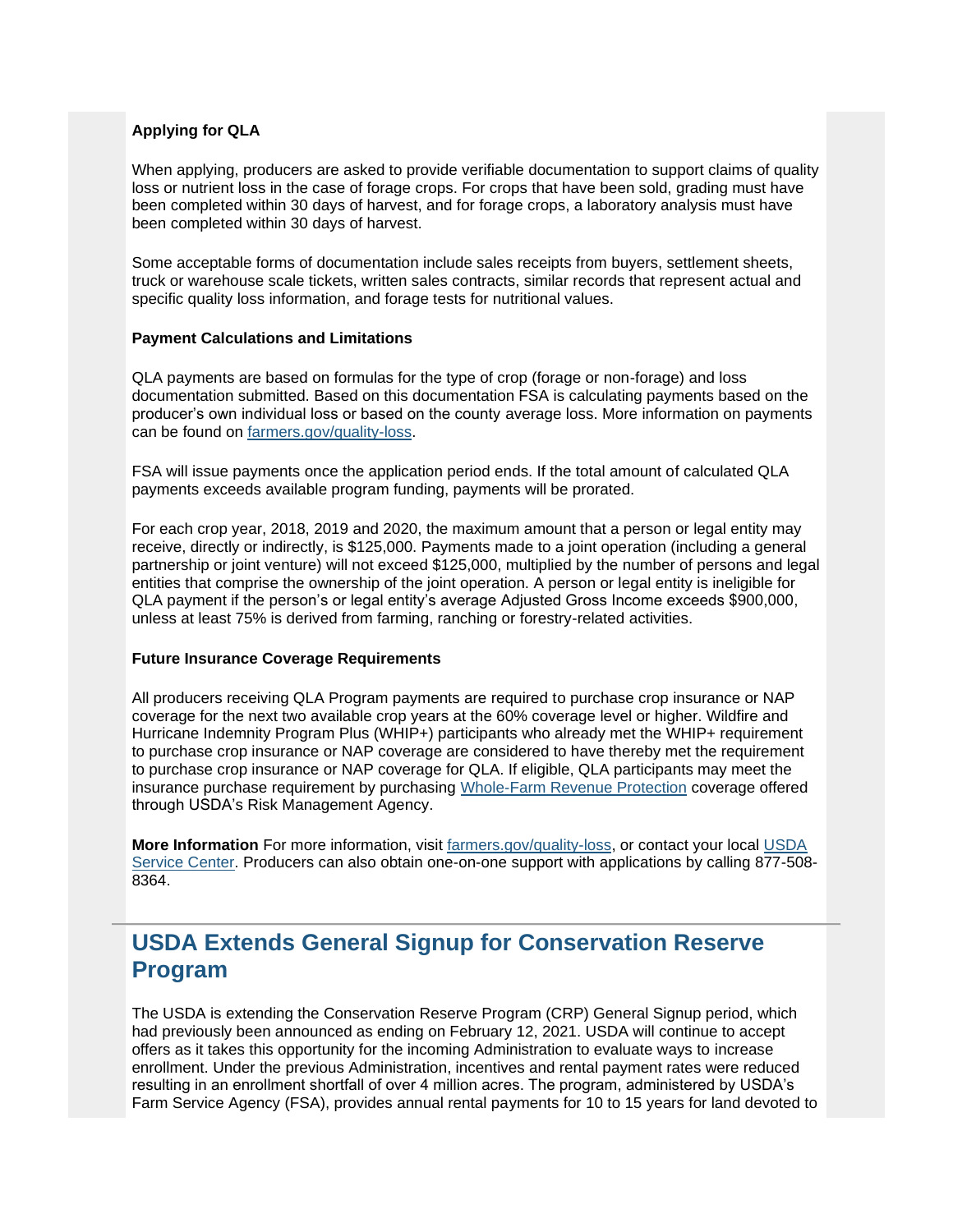conservation purposes, as well as other types of payments. Before the General CRP Signup period ends, producers will have the opportunity to adjust or resubmit their offers to take advantage of planned improvements to the program.

This signup for CRP gives producers an opportunity to enroll land for the first time or re-enroll land under existing contracts that will be expiring September 30, 2021. All interested producers, including those on Indian reservations and with trust lands, are encouraged to contact their local [USDA](https://www.farmers.gov/service-center-locator?utm_medium=email&utm_source=govdelivery)  [Service Center](https://www.farmers.gov/service-center-locator?utm_medium=email&utm_source=govdelivery) for more information.

## <span id="page-4-0"></span>**USDA Reminds Producers to Complete Crop Acreage Reports**

The USDA Farm Service Agency (FSA) reminds agricultural producers to complete [crop acreage](https://www.farmers.gov/crop-acreage-reports?utm_medium=email&utm_source=govdelivery)  [reports.](https://www.farmers.gov/crop-acreage-reports?utm_medium=email&utm_source=govdelivery)

The following acreage reporting dates are applicable for Georgia Counties:

| March 15, 2021     | Cabbage (planted 10/1-2/20), Pecans                                     |
|--------------------|-------------------------------------------------------------------------|
| May 15, 2021       | Sweet Corn (planted 8/26-5/15), Tobacco,<br>Tomatoes (planted 8/16-4/5) |
| July 15, 2021      | All other crops, Perennial Forage                                       |
| August 15, 2021    | Tomatoes (planted 7/1-8/15)                                             |
| September 15, 2021 | Sweet Corn (planted 7/15-8/25)                                          |
| October 15, 2021   | Cabbage (planted 7/16-9/30)                                             |

To complete your acreage report, please call your local County FSA Office to schedule an appointment. FSA can work with producers to file timely acreage reports by phone, email, online tools and virtual meetings as well as by appointment in person.

The local County FSA Office will provide maps to producers along with instructions for completing and returning the maps through either mail, email or appointment in person. After planting is complete, producers must return the signed form certifying their acreage report to the FSA office through mail, email, or appointment in person by the acreage reporting deadline.

The following exception applies to acreage reporting dates:

- If the crop has not been planted by the acreage reporting date, the acreage must be reported no later than 15 calendar days after planting is completed.
- **Noninsured Crop Disaster Assistance Program (NAP) policyholders should note that the acreage reporting date for NAP covered crops is the earlier of the dates listed above or 15 days after the approved final planting date for the specific crop.**
- For questions, please call your local County FSA Office.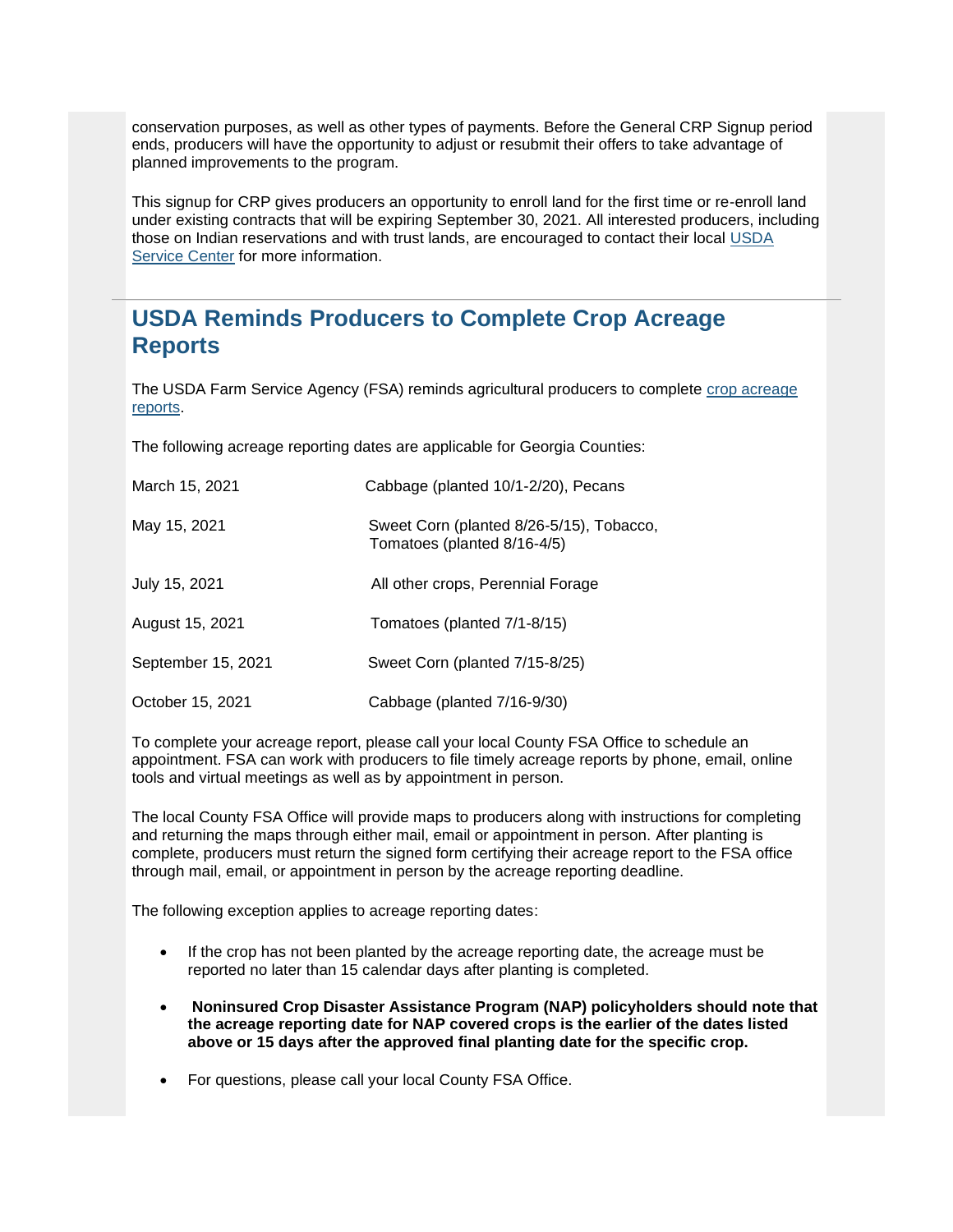## <span id="page-5-0"></span>**USDA Offers New Forest Management Incentive for Conservation Reserve Program**

The U.S. Department of Agriculture (USDA) is making available \$12 million for use in making payments to forest landowners with land enrolled in the Conservation Reserve Program (CRP) in exchange for their implementing healthy forest management practices. Existing CRP participants can now sign up for the Forest Management Incentive (FMI), which provides financial incentives to landowners with land in CRP to encourage proper tree thinning and other practices.

Right now, less than 10% of land currently enrolled in CRP is dedicated to forestland. But, these nearly 2 million acres of CRP forestland, if properly managed, can have enormous benefits for natural resources by reducing soil erosion, protecting water quality, increasing water quantity, and diversifying local farm operations and rural economies.

Only landowners and agricultural producers with active CRP contracts involving forest cover can enroll. However, this does not include active CRP contracts that expire within two years. Existing CRP participants interested in tree thinning and prescribed burning must comply with the standards and specifications established in their CRP contract.

CRP participants will receive the incentive payment once tree thinning and/or other authorized forest management practices are completed.

The incentive payment is the lower of:

- The actual cost of completing the practice; or
- 75% of the payment rate offered by USDA's Natural Resources Conservation Service (NRCS) if the practice is offered through NRCS conservation programs.

CRP signup is currently open. FSA will announce deadline later this year. Interested producers should contact thei[r local FSA County Office.](https://www.farmers.gov/service-center-locator?utm_medium=email&utm_source=govdelivery) 

## <span id="page-5-1"></span>**New to Farming Because of the Pandemic? USDA Can Help**

USDA Service Centers across the country are hearing from people who are interested in more space and working the land and we want to let you know we can help. Are you new to farming because of the pandemic? USDA can help you get started in farming – on everything from helping you register your farm to getting financial assistance and advice.

#### **Get Started with USDA**

First, you want to make sure your farm is registered. If you purchased land, it might already be established with USDA's Farm Service Agency (FSA) with a farm number on file. If not, FSA can help you register your farm.

To obtain a farm number, you will bring an official tax ID (Social Security number or an employer ID) and a property deed. If you do not own the land, bring a lease agreement to your FSA representative to show you have control of the property. If your operation is incorporated or an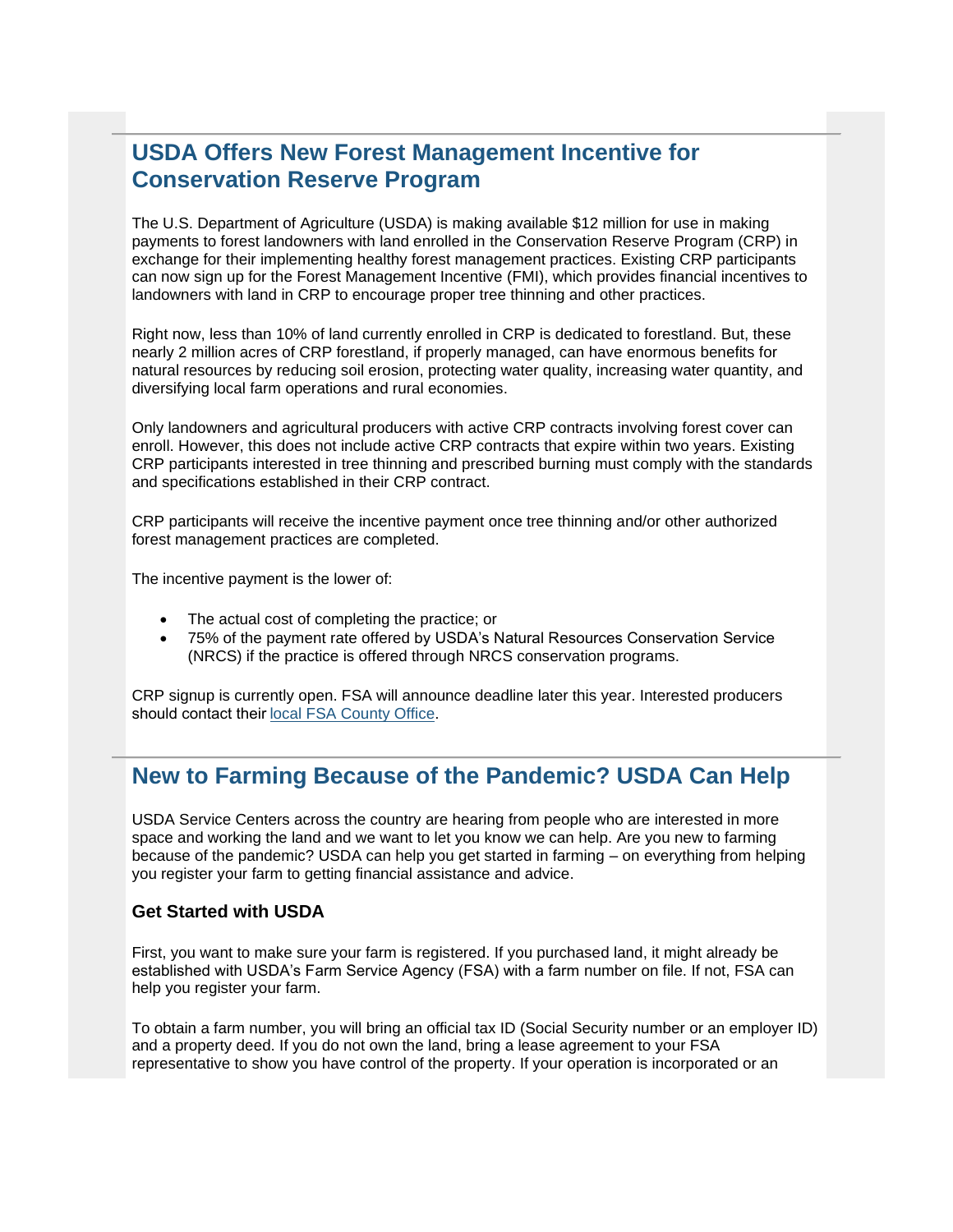entity, you may also need to provide proof that you have signature authority and the legal ability to enter into contracts with USDA.

#### **Access to Capital**

USDA can provide access to capital through its farm loans, which is a great resource when producers are not able to get a loan from a traditional lender. Loans can help with purchasing land or equipment or with operating costs, and FSA even offers microloans, which are especially popular among producers with smaller farms. For more information, [check out our Farm Loan Discovery](https://www.farmers.gov/fund/farm-loan-discovery-tool?utm_medium=email&utm_source=govdelivery)  [Tool.](https://www.farmers.gov/fund/farm-loan-discovery-tool?utm_medium=email&utm_source=govdelivery)

#### **Conservation Practices**

We can help you make conservation improvements to your farm, which are good for your bottom line and your operation. We will help you develop a conservation plan and apply for financial assistance that will cover the bulk of the costs for implementing. To learn more about some of the conservation practices that we help producers with, [check out our Conservation at Work Video](https://www.farmers.gov/conserve/conservation-at-work?utm_medium=email&utm_source=govdelivery)  [Series.](https://www.farmers.gov/conserve/conservation-at-work?utm_medium=email&utm_source=govdelivery)

If you purchase land, and you do not want to farm all of it, you can look at either a conservation easement or managing for native shrubs and grasses through either the Agricultural Conservation Easement Program (ACEP) or Conservation Reserve Program (CRP). Easements are long-term, while a CRP contract is 10-15 years. These are good options for land that is not optimal for production or sensitive lands like wetlands and grasslands.

#### **Additional Resources**

Depending on your farm, you may want to look at crop insurance. The USDA's Risk Management Agency provides crop insurance to help you manage risks on your farm. There are [many types of](https://gcc02.safelinks.protection.outlook.com/?url=https%3A%2F%2Fwww.rma.usda.gov%2FTopics%2FBeginning-Farmers%3Futm_medium%3Demail%26utm_source%3Dgovdelivery&data=04%7C01%7C%7Ca57525926b4043d8e99808d8d4285a16%7Ced5b36e701ee4ebc867ee03cfa0d4697%7C0%7C0%7C637492617068564705%7CUnknown%7CTWFpbGZsb3d8eyJWIjoiMC4wLjAwMDAiLCJQIjoiV2luMzIiLCJBTiI6Ik1haWwiLCJXVCI6Mn0%3D%7C1000&sdata=EoH23s8mYNjmm17ejtvExR7GWdYjRbTDbVsCTZLNz3U%3D&reserved=0)  [insurance products available](https://gcc02.safelinks.protection.outlook.com/?url=https%3A%2F%2Fwww.rma.usda.gov%2FTopics%2FBeginning-Farmers%3Futm_medium%3Demail%26utm_source%3Dgovdelivery&data=04%7C01%7C%7Ca57525926b4043d8e99808d8d4285a16%7Ced5b36e701ee4ebc867ee03cfa0d4697%7C0%7C0%7C637492617068564705%7CUnknown%7CTWFpbGZsb3d8eyJWIjoiMC4wLjAwMDAiLCJQIjoiV2luMzIiLCJBTiI6Ik1haWwiLCJXVCI6Mn0%3D%7C1000&sdata=EoH23s8mYNjmm17ejtvExR7GWdYjRbTDbVsCTZLNz3U%3D&reserved=0) for a wide variety of production practices, including organic and sustainable agriculture.

Your local communities also have great resources for farmers including conservation districts, Rural Development, cooperative extensions, and different farming groups. To get started with USDA, contact your local USDA Service Center.

## <span id="page-6-0"></span>**Heirs' Property Landowners**

USDA recently launched a new website for producers to find information on heirs' property.

Heirs' property is family owned land that is jointly owned by descendants of a deceased person whose estate did not clear probate. The descendants, or heirs, have the right to use the property, but they do not have a clear or marketable title to the property since the estate issues remain unresolved.

The 2018 Farm Bill authorized alternative documentation for heirs' property operators to establish a farm number. A farm number is required to be eligible for many different USDA programs, including lending, disaster relief programs, and participation in county committees.

For more information visit [farmers.gov/manage/HeirsPropertyLandowners.](https://www.farmers.gov/manage/HeirsPropertyLandowners?utm_medium=email&utm_source=govdelivery)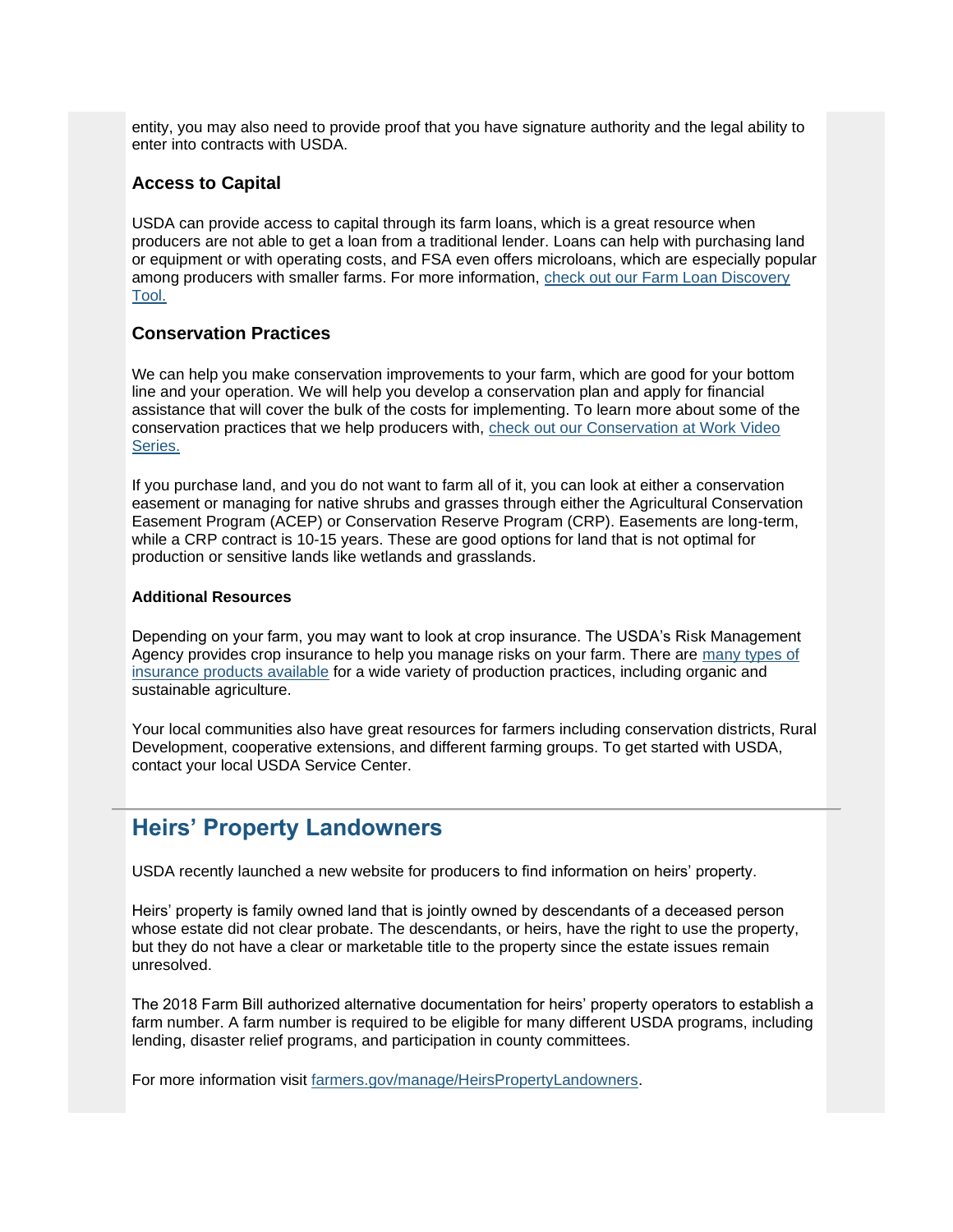#### **Additional USDA Programs and Services**

USDA offers a variety of farm loan, risk management, disaster assistance, and conservation programs to support farmers, including heirs' property landowners once they have a farm number.

USDA also has several special provisions and resources for heirs' property landowners, including:

- Targeted funding through farm loans
- Crop insurance benefits
- Conservation program benefits

## <span id="page-7-0"></span>**USDA Service Centers Provide Free, One-on-One Help for Farmers**

At USDA, we are committed to helping farmers complete loan applications, environmental reviews, and other paperwork free of charge. One-on-one support is available at more than 2,300 USDA Service Centers nationwide. USDA's Farm Service Agency and Natural Resources Conservation Service staff are usually co-located at these Service Centers and can help guide farmers to the best USDA assistance based on their unique goals, whether it is loans, conservation programs, or insurance.

Service Center staff can guide farmers through the process of preparing and submitting required paperwork on their own, with no need to hire a paid preparer. Language translation service is available in all USDA Service Centers, so one-on-one assistance with a Service Center employee can be translated in real time for farmers requiring it. And while some program and loan applications do have an administrative fee for filing, there is never a charge for preparation services provided by USDA staff.

Farmers who work with the USDA Service Center can:

- Establish their farm by registering for a farm number, which is required for USDA programs and assistance.
- Learn how to meet conservation compliance provisions.
- Verify eligibility for USDA programs.
- Discuss their business and conservation goals.
- Create a conservation plan.
- Fill out and file loan and program applications.

We are committed to delivering USDA programs and services to America's farmers and ranchers while taking safety measures in response to COVID-19. We encourage you to [check the status of](https://www.farmers.gov/coronavirus/service-center-status?utm_medium=email&utm_source=govdelivery)  [your local USDA Service Center](https://www.farmers.gov/coronavirus/service-center-status?utm_medium=email&utm_source=govdelivery) and make an appointment to discuss your business needs.

## <span id="page-7-1"></span>**Farmers.gov Feature Helps Producers Find Farm Loans that Fit Their Operation**

Farmers and ranchers can use the *Farm Loan Discovery Tool* on farmers.gov to find information on USDA farm loans that may best fit their operations.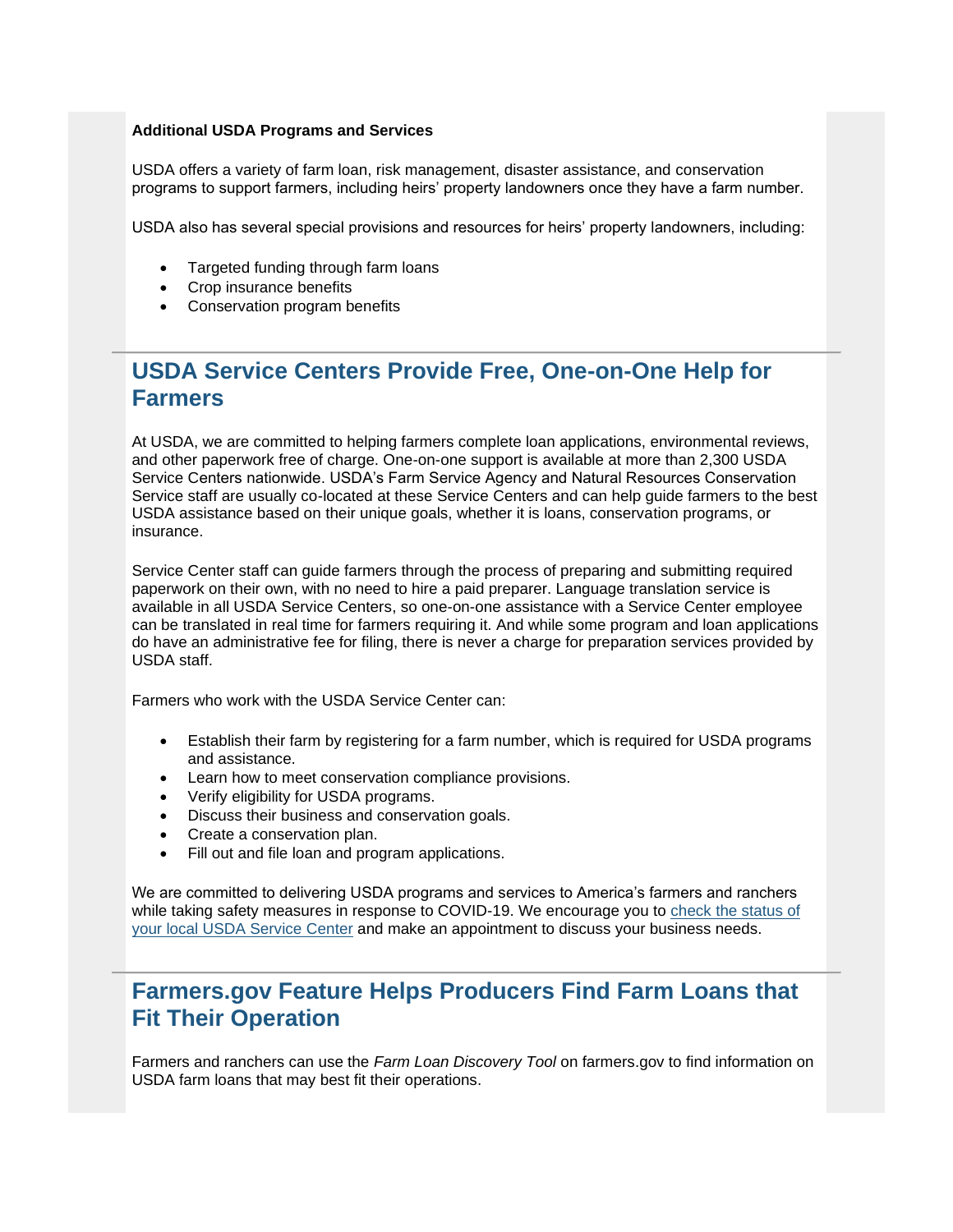USDA's Farm Service Agency (FSA) offers a variety of loan options to help farmers finance their operations. From buying land to financing the purchase of equipment, FSA loans can help.

USDA conducted field research in eight states, gathering input from farmers and FSA farm loan staff to better understand their needs and challenges.

#### **How the Tool Works**

Farmers who are looking for financing options to operate a farm or buy land can answer a few simple questions about what they are looking to fund and how much money they need to borrow. After submitting their answers, farmers will receive information on farm loans that best fit their specific needs. The loan application and additional resources also will be provided.

Farmers can download application quick guides that outline what to expect from preparing an application to receiving a loan decision. There are four guides that cover loans to individuals, entities, and youth, as well as information on microloans. The guides include general eligibility requirements and a list of required forms and documentation for each type of loan. These guides can help farmers prepare before their first USDA Service Center visit with a loan officer.

Farmers can access the *Farm Loan Discovery Tool* by visiting [farmers.gov/fund and](https://www.farmers.gov/fund?utm_medium=email&utm_source=govdelivery) clicking the "Start" button. Follow the prompts and answer five simple questions to receive loan information that is applicable to your agricultural operation. The tool is built to run on any modern browser like Chrome, Edge, Firefox, or the Safari browser, and is fully functional on mobile devices. It does not work in Internet Explorer.

#### **About Farmers.gov**

In 2018, USDA unveiled farmers.gov, a dynamic, mobile-friendly public website combined with an authenticated portal where farmers will be able to apply for programs, process transactions, and manage accounts.

The *Farm Loan Discovery Tool* is one of many resources on farmers.gov to help connect farmers to information that can help their operations. Earlier this year, USDA launched the *My Financial Information* feature, which enables farmers to view their loan information, history, payments, and alerts by logging into the website.

USDA is building farmers.gov for farmers, by farmers. In addition to the interactive farm loan features, the site also offers a Disaster Assistance Discovery Tool. Farmers can visit [farmers.gov/recover/disaster-assistance-tool#step-1](https://www.farmers.gov/recover/disaster-assistance-tool?utm_medium=email&utm_source=govdelivery#step-1) to find disaster assistance programs that can help their operation recover from natural disasters.

For more information, contact your local County USDA Service Center or visit [farmers.gov.](https://www.farmers.gov/?utm_medium=email&utm_source=govdelivery)

USDA is an equal opportunity provider, employer and lender. To file a complaint of discrimination, write: USDA, Office of the Assistant Secretary for Civil Rights, Office of Adjudication, 1400 Independence Ave., SW, Washington, DC 20250-9410 or call (866) 632-9992 (Toll-free Customer Service), (800) 877-8339 (Local or Federal relay), (866) 377-8642 (Relay voice users).